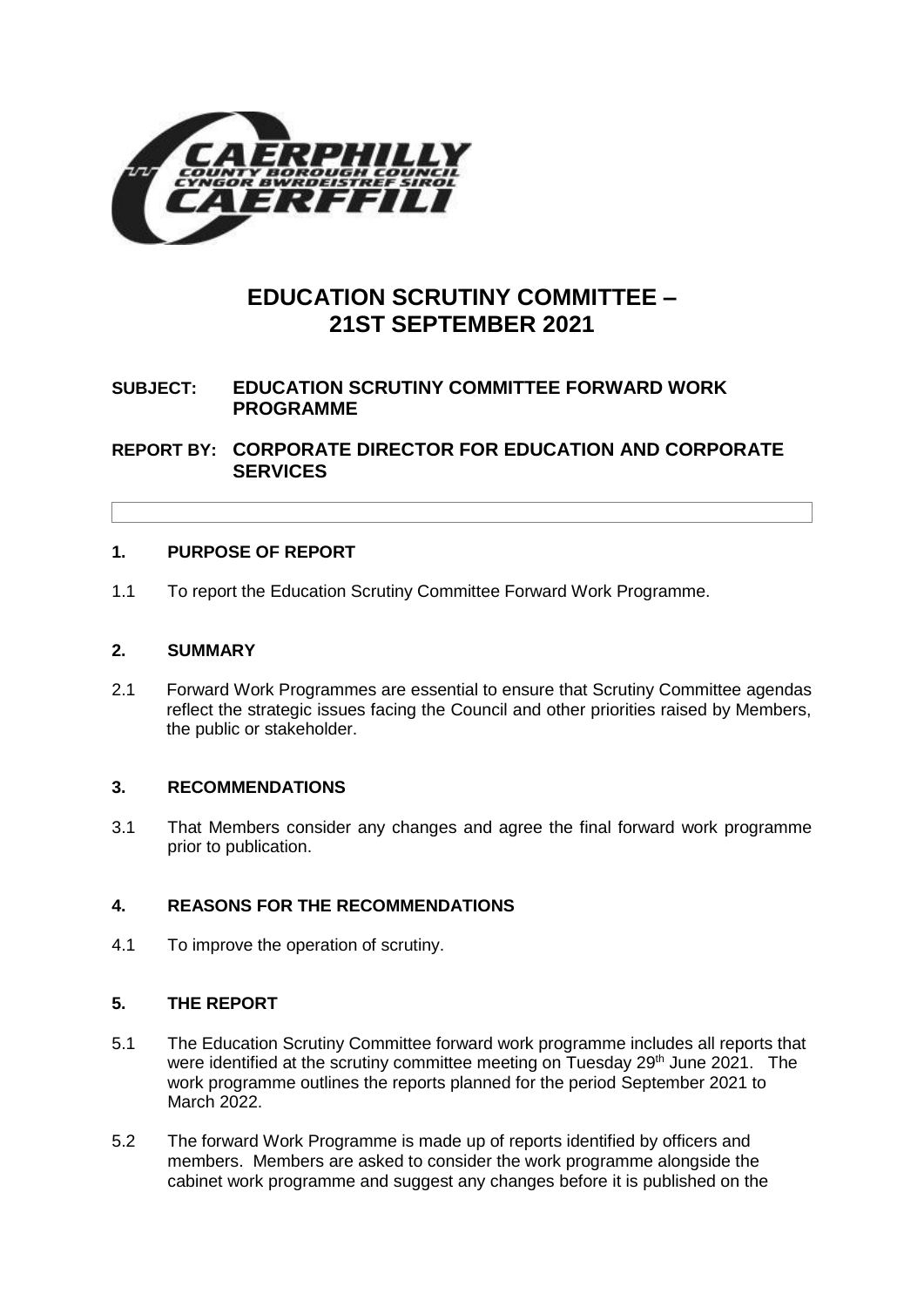council website. Scrutiny committee will review this work programme at every meeting going forward alongside any changes to the cabinet work programme or report requests.

5.3 The Education Scrutiny Committee Forward Work Programme is attached at Appendix 1, which presents the current status as at  $1<sup>st</sup>$  September 2021. The Cabinet Work Programme is attached at Appendix 2. A copy of the prioritisation flowchart is attached at appendix 3 to assist the scrutiny committee to determine what items should be added to the forward work programme.

## 5.4 **Conclusion**

The work programme is for consideration and amendment by the scrutiny committee prior to publication on the council website.

## **6. ASSUMPTIONS**

6.1 No assumptions are necessary.

## **7. SUMMARY OF INTEGRATED IMPACT ASSESSMENT**

7.1 As this report is for information only an Integrated Impact Assessment is not necessary.

#### **8. FINANCIAL IMPLICATIONS**

8.1 There are no specific financial implications arising as a result of this report.

#### **9. PERSONNEL IMPLICATIONS**

9.1 There are no specific personnel implications arising as a result of this report.

#### **10. CONSULTATIONS**

10.1 There are no consultation responses that have not been included in this report.

#### **11. STATUTORY POWER**

- 11.1 The Local Government Act 2000.
- Author: Mark Jacques, Scrutiny Officer jacqum@carphilly.gov.uk
- Consultees: Richard Edmunds, Corporate Director for Education and Corporate **Services** Keri Cole, Chief Education Officer